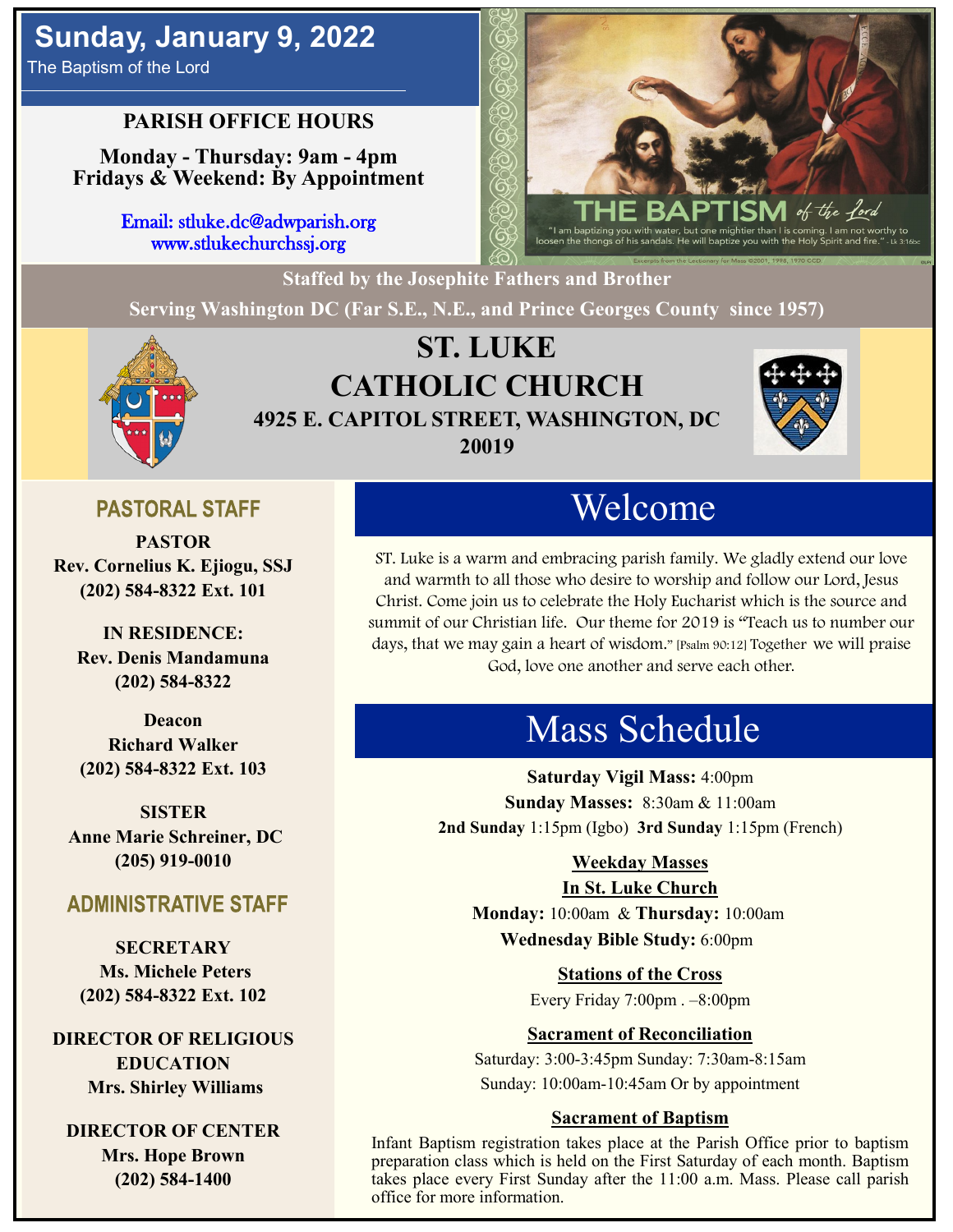#### **The Baptism of the Lord Sunday, January 9, 2022**

# PASTOR'S CORNER

#### Why was Jesus baptized?

#### By [Joseph McHugh](https://www.uscatholic.org/authors/joseph-mchugh-26965)

The baptism of Jesus was more than just a symbolic swim.

 Today some people think that Jesus had original sin and needed to have it washed away. When we think this, we take the reason we need to be baptized and apply it to Jesus. Jesus is sinless (Heb. 4:15). In the early church a minority of Christians known as "adoptionists" understood the baptism as the time when God "adopted" Jesus as his son. Condemned as a heresy at the end of the second century, this view re-emerged in later centuries. Adoptionists denied that Jesus is always both God and man. Some taught that Christ was a spirit which came to the human Jesus at his baptism, but then fled and left the human Jesus alone when it became time for him to die on the cross.

St. Thomas Aquinas reminded us that the baptism of Jesus by John was purely symbolic, unable to forgive sin or incorporate someone into the family of God. Thomas taught that when Jesus was baptized, he "consecrated" baptism, so to speak. In a similar way, Jesus' presence at the wedding feast at Cana (John 2:1-11) can be seen as God's blessing on marriage.

 In his book Jesus of Nazareth, Pope Benedict XVI wrote, "In light of the cross and resurrection, the Christian people realized what happened: Jesus loaded the burden of all mankind's guilt upon his shoulders; he bore it down into the depths of the Jordan." In Philippians 2:5-11, St. Paul describes the willingness to humble himself that the Son of God showed by taking on himself our human nature and its burden of sin. The Catechism of the Catholic Church says: "Jesus' gesture [of submitting to baptism] is a manifestation of self-emptying. The Spirit who had hovered over the waters of the first creation descended then on the Christ as a prelude to the new creation, and the Father revealed Jesus as 'his beloved Son' " (no. 1224).

 The early Eastern church fathers, more poetic than their Western counterparts, wrote that Adam and Eve had a "vestment of light." Lost at the fall, this robe was made available again when Jesus placed the robe, lost in paradise, in the Jordan River at his own baptism. For example, the Eastern father St. Gregory of Nyssa prayed, "You have driven us out of paradise and called us back; you have taken away the fig leaves, that garment of our misery, and clothed us once more with the robe of glory." We discover in the Jordan (the baptismal font) the robe of glory that had been humankind's garment in paradise. Poetically, the Eastern fathers had Jesus explain his need for baptism: "I am trying to find the lost Adam, let me go down and look for him." Both Western and Eastern theologies tell us that Jesus was baptized not for his own benefit, but for ours.

https://www.uscatholic.org/articles/201401/why-was-jesus-baptized-28331

#### Reflection for The baptism of the lord *"We are called to live our baptism every day, as*

*new creatures, clothed in Christ." — Pope Francis*

 What reference point do you use when making decisions? Many times, impulse takes control and decisions are made based solely on emotion and desire. We all know that these types of decisions can often get us into trouble. When a person has a confident sense of who they are and a real understanding of what is important and of value, the likelihood of kneejerk impulsive choices diminishes. Baptism gives us what we need to make well informed and purposeful decisions. By this simple gesture, God claims us as His own and provides us with the identity and purpose we need to properly live life.

 It is tremendously reassuring, when we truly embrace this revelation and realize that we no longer have to wonder about the purpose of our lives or struggle to find our way. The answer of who we are in God has been given to us. We no longer have to fumble around, trip over ourselves or walk aimlessly about. Issues surrounding the sacredness of life, the meaning of death, the protection of those most vulnerable, care for the weak and the poor, offering hospitality to those in search of a home, the purpose and proper place of work, how to create a just social order, caring for creation, and understanding our roles as heralds and stewards are just a few of the wonderful gifts baptism brings. When we make decisions based on things such as these core Gospel truths we really act as Christ himself, revealing to others the new creations that we are. This is how we live our baptism.

 It is difficult to walk against the tide. Yet, that is precisely what baptism calls us to do. Although we are sinners, in need of mercy and far from perfection we are called to order our life and make decisions based upon the wisdom and guidance of Almighty God. He alone is the one who can claim us as His sons and daughters. Standing up for our principles will not make us popular. But who ever said Christianity is a popularity contest? Baptism calls us to stand up for that which goes against the grain of secularism. Standing in line with other sinners, we have our anchor to steady us in the tempests of life and God is very pleased. Forge ahead. There is nothing to fear.

Liturgical Publications 2015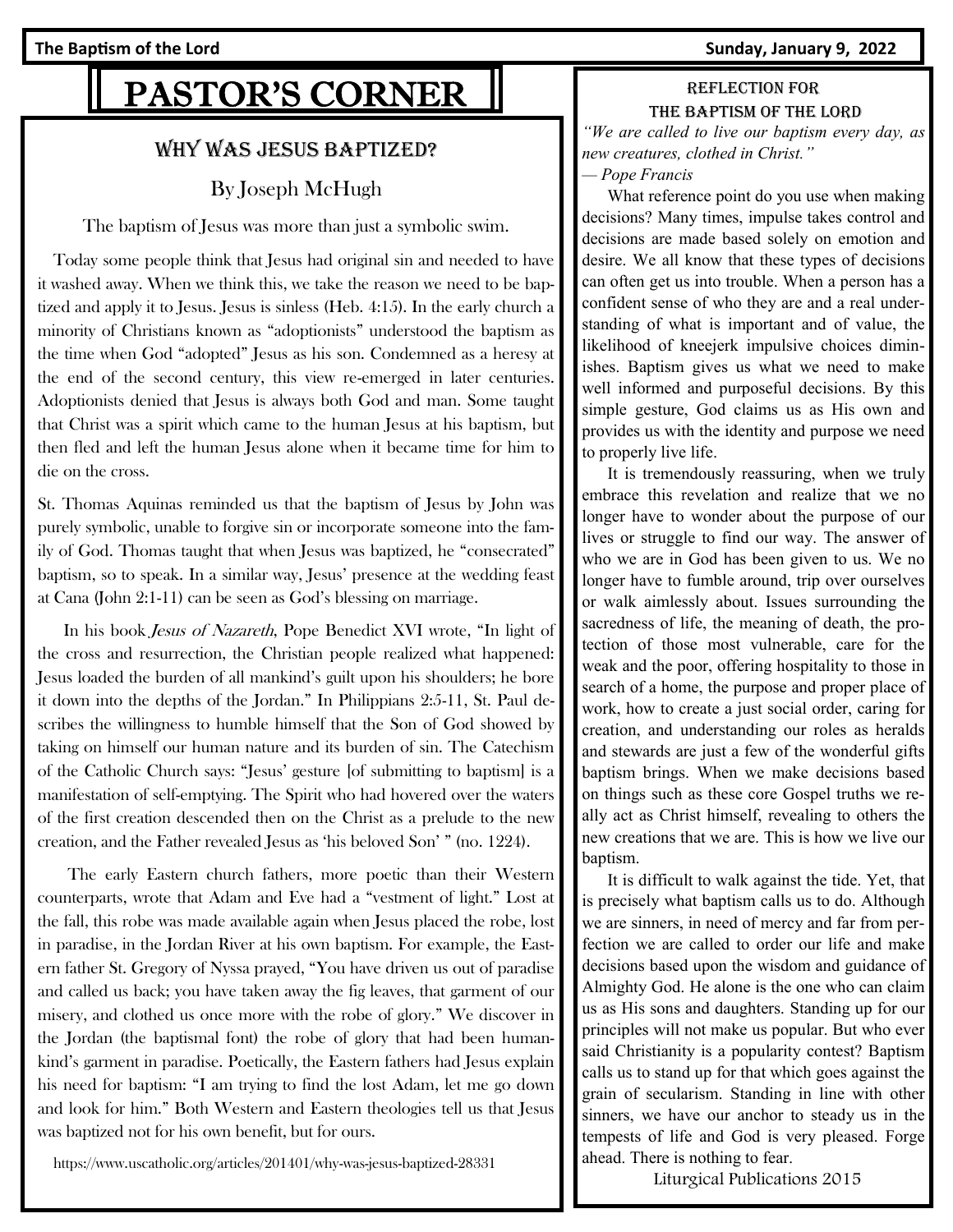#### The Baptism of the Lord **Sunday, January 9, 2022**

HAPPY BIRTHDAY/ANNIVERSARY

We would like to wish a wonderful happy birthday to Penny Glover, Jaea O. Scott-Terrell, and

Westley Douglas II.

# MAY THE JOY OF THE LORD

# BE YOU STRENGTH!!!

# Church Support

Please consider making a donation to support our parish during this trying times. You may Drop off or mail your gifts to the parish. You may give online through our website: [http:www.stlukechurchssj.org/](http://www.stlukechurchssj.org/) And clicking on the donate button. You may also **TEXT**: 202-335-3116

**Readings for the week of January 9, 2022 Sunday:** Isaiah 42:1-4, 6-7/Psalms 29:1-2, 3- 4, 3, 9-10 [11b]/Acts 10:34-38/Luke 3:15-16, 21-22 or, Isaiah 40:1-5, 9-11/Psalms 104:1b-2, 3-4, 24-25, 27-28, 29-30 [1]/Timothy 2:11-14; 3:4-7/Luke 3:15-16, 21-22 **Monday:** 1 Samuel 1:1-8/Psalms 116:12-13, 14-17, 18-19/Mark 1:14-20 **Tuesday:** 1 Samuel 1:9-20/1 Samuel 2:1, 4-5, 6 -7, 8abcd/Mark 1:21-28 **Wednesday:** 1 Samuel 3:1-10, 19-20/Psalms 40:2 and 5, 7-8a, 8b-9, 10/Mark 1:29-39 **Thursday:** 1 Samuel 4:1-11/Psalms 44:10-11, 14-15, 24-25/Mark 1:40-45 **Friday:** 1 Samuel 8:4-7, 10-22a/Psalms 89:16-17, 18- 19/Mark 2:1-12 **Saturday:** 1 Samuel 9:1-4, 17-19; 10:1a/Psalms 21:2-3, 4-5, 6-7/Mark 2:13-17 **Next Sunday:** Isaiah 62:1-5/Psalms 96:1-2, 2-3, 7- 8, 9-10 [3]/1 Corinthians 12:4-11/John 2:1-11

#### **WEEKLY MASS**

**Monday 1/10 Eternal repose of the soul of Juanita King+++ by Family** 

**Tuesday 1/11 Weekday**

**Wednesday 1/12 Weekday**

**Thursday 1/06 God's blessings and protection for Marie Dai-ley by Milton Harris, Jr.** 

**Friday 1/14 Weekday**

**Saturday 1/15 Weekday**

## Pray for the Sick & Shut-In of Our Parish

Barbara Barnes Blanche Bourm Barbara Batts Tanisha Bennett Tammy Berry Ruth Bundy Beatrice Carroll Melinda Conrad-Brown Edith Cornish Aniceto Charles Patricia Chase Valene Chemoo Joyce Cristwell Alvera Dance Iyana Davage

Lamont Diggs, Sr. Crawley Easely Marita C. Edelin Kimbolyn Flowers Anthony Flowers Tina Garvin Florence Hall Steve Halle Chris Hawkins Charlene Haywood Brenda Henson James Holley Rudolph Holley James Hughes Melvin Jamison Mary Ann Johnson

David & Keisha Jones Dawn Lattimer Lawrence Lee Maria A. Logan Bernadette Mahoney Doreene Mahoney Barbara Mallory Doris McCannon Alice L. Montague Veronica Murray David Neal Florence Patterson Marlene Patterson Silvia Perry Doreene Redd Corley Redd

Betty Smith Kayla Tatum Rolland Taylor Gloria Thompson-Price James F. Thompson, Jr. Matthew Thompson Barbara B. Tyler Wayne A. Wallace Marquita Ward Shiela Washington Steven Washington Cecelia Williams Wellington Waters Dolores Woodard, Jr.

Leroy Sandifer

Harold Woodard, Sr.

St Luke military families.

All the Homeless men and women in our community.

Please pray for all those who are sick but have no one to pray for them